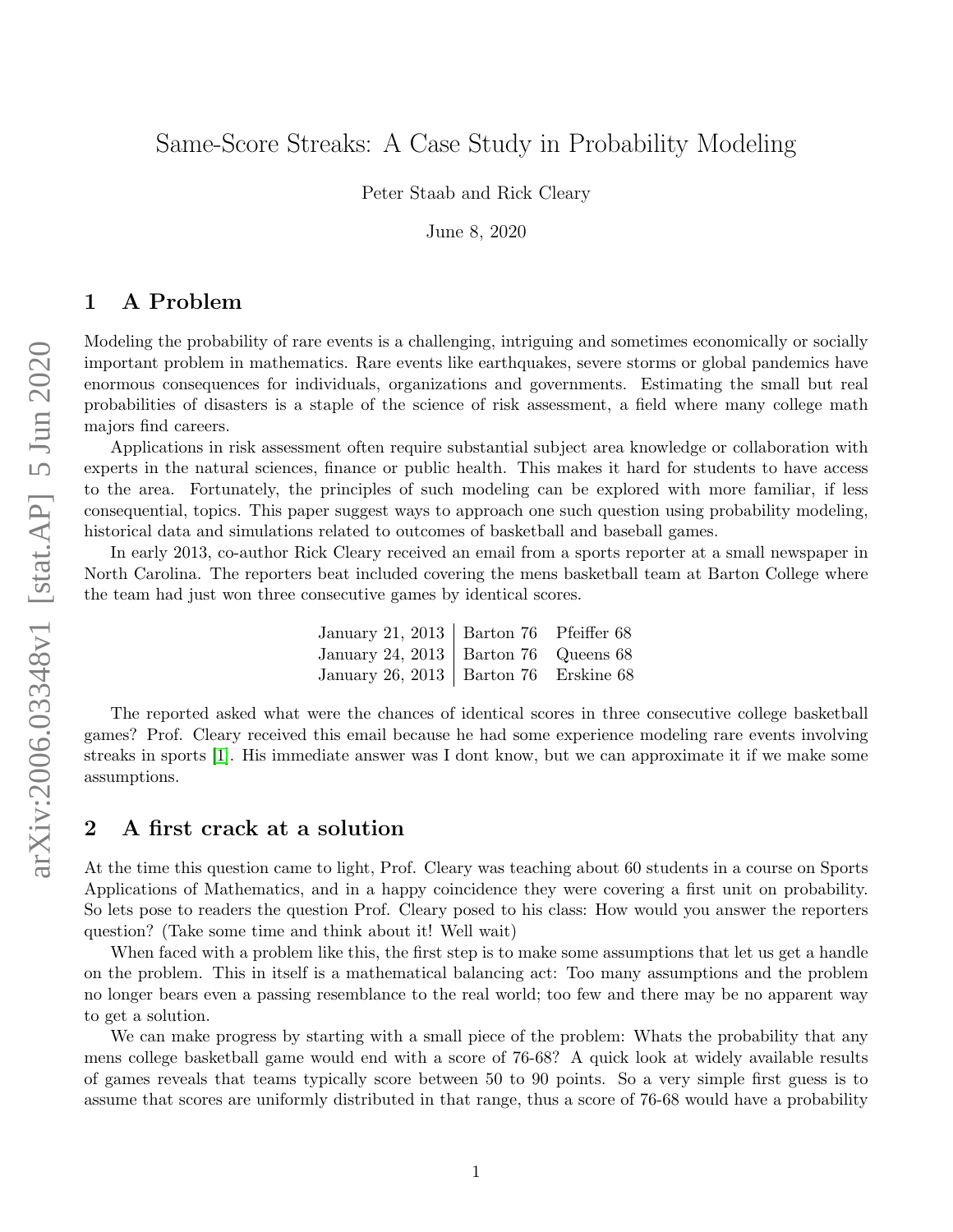of about  $(1/40)^2 = 1/1600$ . (Note that we have just snuck in another assumption that the two scores are independent!)

The probability that any score would happen three times in a row, assuming independence between games as well as between teams, would be about  $(1/1600)^3$ , or about once in every four billion three-game sequences. Wow, that IS a rare event! But wait a minute. . . the interesting thing here is that the same score happened three times in a row; thus the score of the first game doesnt really matter! The problem is just as interesting if all of the games had been 90-58 or 63-62. Thus a better estimate might by  $(1/1600)^2$ , about once in every 2.5 million three-game sequences. With about 2000 college teams playing about 30 games per season, this is apparently about a "once or twice in a lifetime" event. To know if this quick guess is reasonable, it should be tested against real data, but with over 2000 men's and women's games played at many levels, the necessary data collection would be a challenge.

When Prof. Staab heard Prof. Cleary describe the same score problem he realized that we could, in a slightly different setting, work the other way around by moving to a game with lots of accessible historical data, Major League Baseball. We first examine the historical record of the modern-era in Major League Baseball (1901-2019) and use the data to answer the question of the likelihood of a same-score streak of length 3. Then, using a probability distribution that has been proposed for MLB scores, we run a simulation to see if the model produces score streaks at the rate we'd expect.

### 3 What is a score streak?

With the driving example of the Barton College streak, we need a careful definition of what it means to be a score streak. We use the following:

**Defintion 1.** A same-score streak of order n or an order-n streak is a sequence of n consecutive games in a team's season such that the scores of the all games in the sequence are the same. The team should have the same score in each game and the opponents' score should be the same in each game.

The Barton College example is an order-3 streak. However, the sequence of three games between teams A and B with the scores: A–2, B–3; A–2, B–3; A–3, B–2, is not an order-3 streak due to the third game in which the score is identical, but the teams' scores are reversed. The first two games, however, form an order-2 streak for each team.

Here's an example from the 2019 Major League Baseball (MLB) season:

| Date                        | Team A | Score Team B     | Score |
|-----------------------------|--------|------------------|-------|
| June 10, 2019 L.A. Angels 5 |        | L.A. Dodgers     |       |
| June 11, 2019 L.A. Angels 5 |        | L.A. Dodgers     | - 3   |
| June 13, 2019 L.A. Angels 5 |        | Tampa Bay Rays 3 |       |

This is an example of an order-3 streak for the Angels (as well as two order-2 streaks). Additionally, there is an order-2 streak for the L.A. Dodgers.

An exercise for the reader: Imitating our calculation for college basketball, what is a rough estimate for how often consecutive MLB games would have the same score?

## 4 Historical Streaks in Major League Baseball

With 119 years of data available for what is deemed the modern era of Major League Baseball (MLB), we sift through all games of these years and apply the definition to see what comes out. The website [baseball-reference.com](http://baseball-reference.com) has in-depth level of information about nearly every major league baseball game ever played. For this study, we downloaded the results of every regular-season game between the 1901 and 2019 seasons, for a total of 199,692 games. For each game, the date, the home and away teams as well as each score was recorded.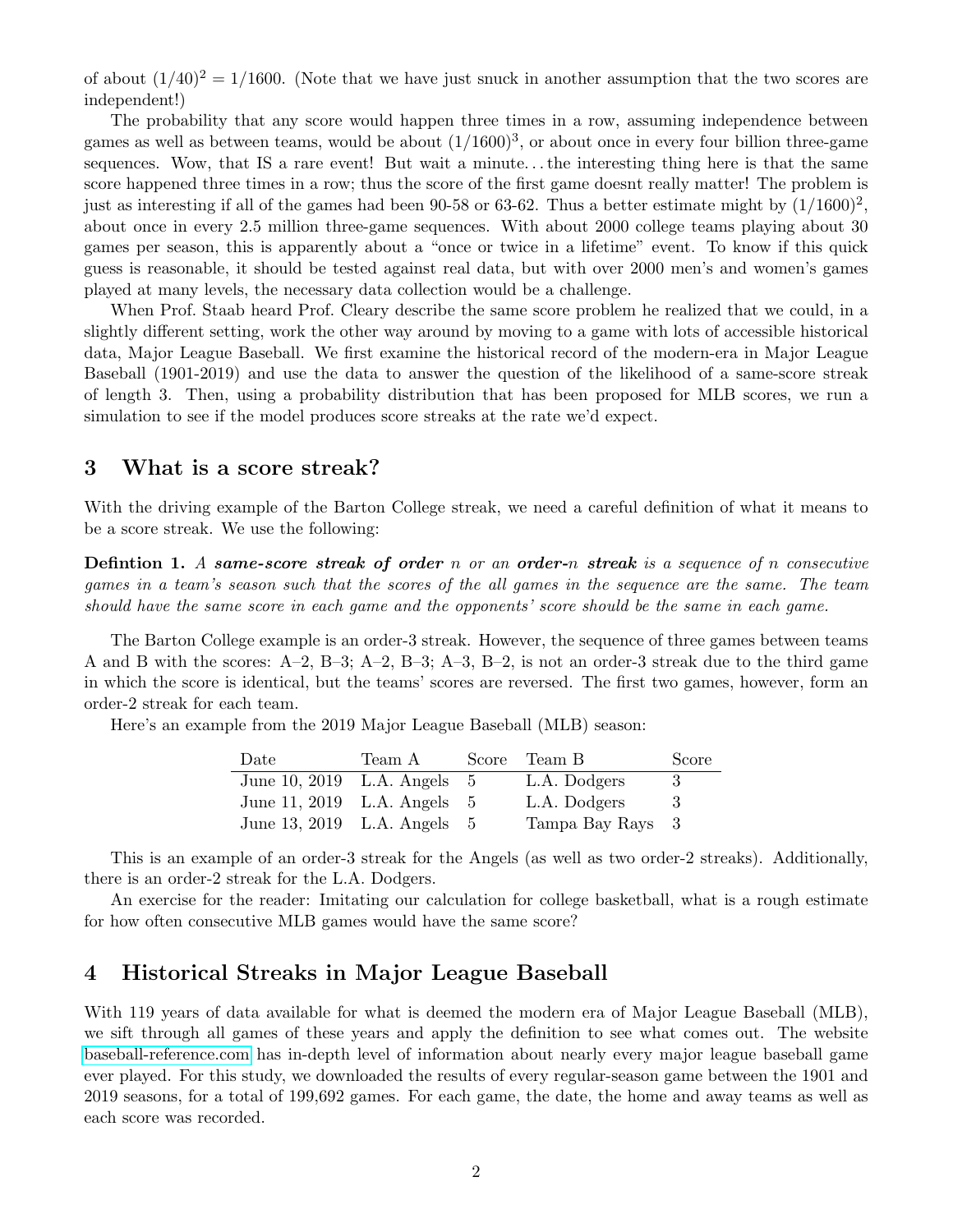A same-score streak of order 2 is quite common in baseball, due to both the large number of games in a given season and the relatively low variance of scores in MLB games. For example, in 2019, there were 56 order-2 streaks (and three of these were involved in the example order-3 shown above).

The bar chart below shows the number of order-2 streaks in a given year from 1901 to 2019. From this figure, you can see that the total number of same-score games in a given year range from just under 20 to over 80 and there is an upward trend over the years. The increase in number of streaks per season can be explained by two factors: the increase in the number of games played per season and the increase in the number of teams over the years. In 1901-1903, only 140 games were played each year, from 1904–1960, 154 games and since 1961, there have been 162 games played. The plot demonstrates these trends with color-coding the bar with the number of teams included.



Note: often, the actual number of games played per year is lower than the max due to rain out games that were not rescheduled. Two years, 1981 and 1994, had seasons shortened substantially due to labor issues; these seasons are visible outliers in some of our graphs.

Hopefully you, the reader, took some time above to estimate the probability of an order-2 streak. The historic number of order-2 streaks in MLB is 5,313 and the total number of pairs of games for each team is 141,397. This results in a probability of 0.0376 that any pair of games is an order-2 streak. So how did you do with your estimation?

The following two plots are alternative ways of examining the scores of all games in order-2 streaks:



The plot on the left is a scatter plot of all order-2 streak games, which each dot represents one or more games with that score. The plot on the right is a heat map which gives the relative number of games with that score. The color is based on a base-10 log scale and for reference there are 459 games where team 1 beats team 2 with a score of 3-2.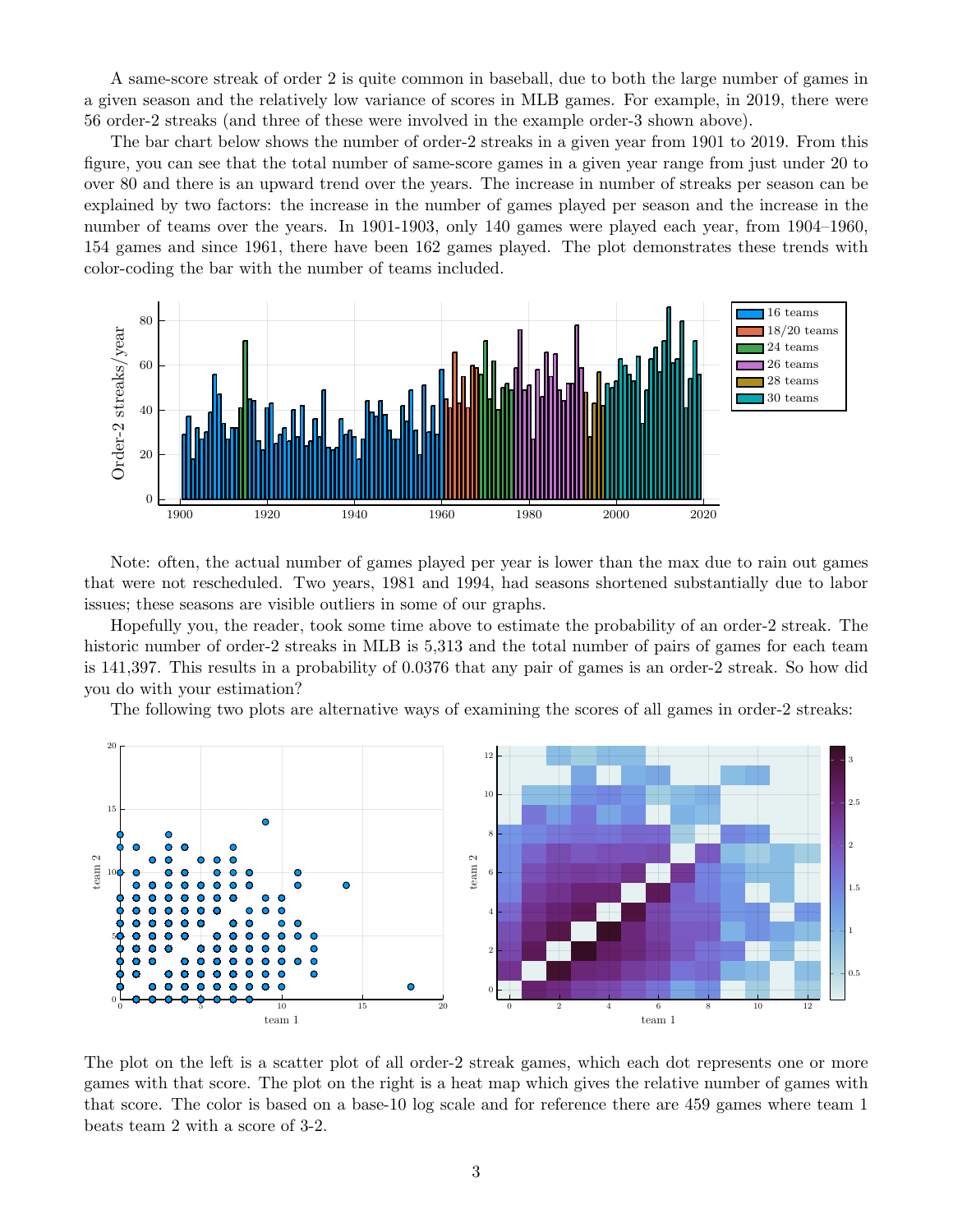In both plots, the main diagonal is empty since baseball games do not end in a tie. The point in the scatter plot in the lower right is where the New York Giants beat the Philadelphia Phillies 18-1 in back-to-back games on August 2 and 4 of 1933.

#### 4.1 Streaks of Order 3 and 4

Not surprisingly, order-3 streaks are much less probable than the corresponding order-2 streaks. There were 134 such streaks over the 119-year timespan that is studied. The following bar plot shows the number of games per year.



The chart shows between 0 and 6 order-3 streaks per year, with the 2015 season having a seemingly outlier-year of 6. However, unlike the order-2 streaks, there is no clear upward trend over the years.

#### 4.2 Same Score Streaks are Lower Scoring than Average Games

If we compare the total number of runs in an order-2 or order-3 streaks to that of all games, we can see that they are lower scoring. The following bar graph shows this where the 3 distributions are compared.



This plot also shows that an even number of total runs is less common than odd totals of similar magnitude, the discrepancy accounted for by "walk-off" games when the home team wins by one-run.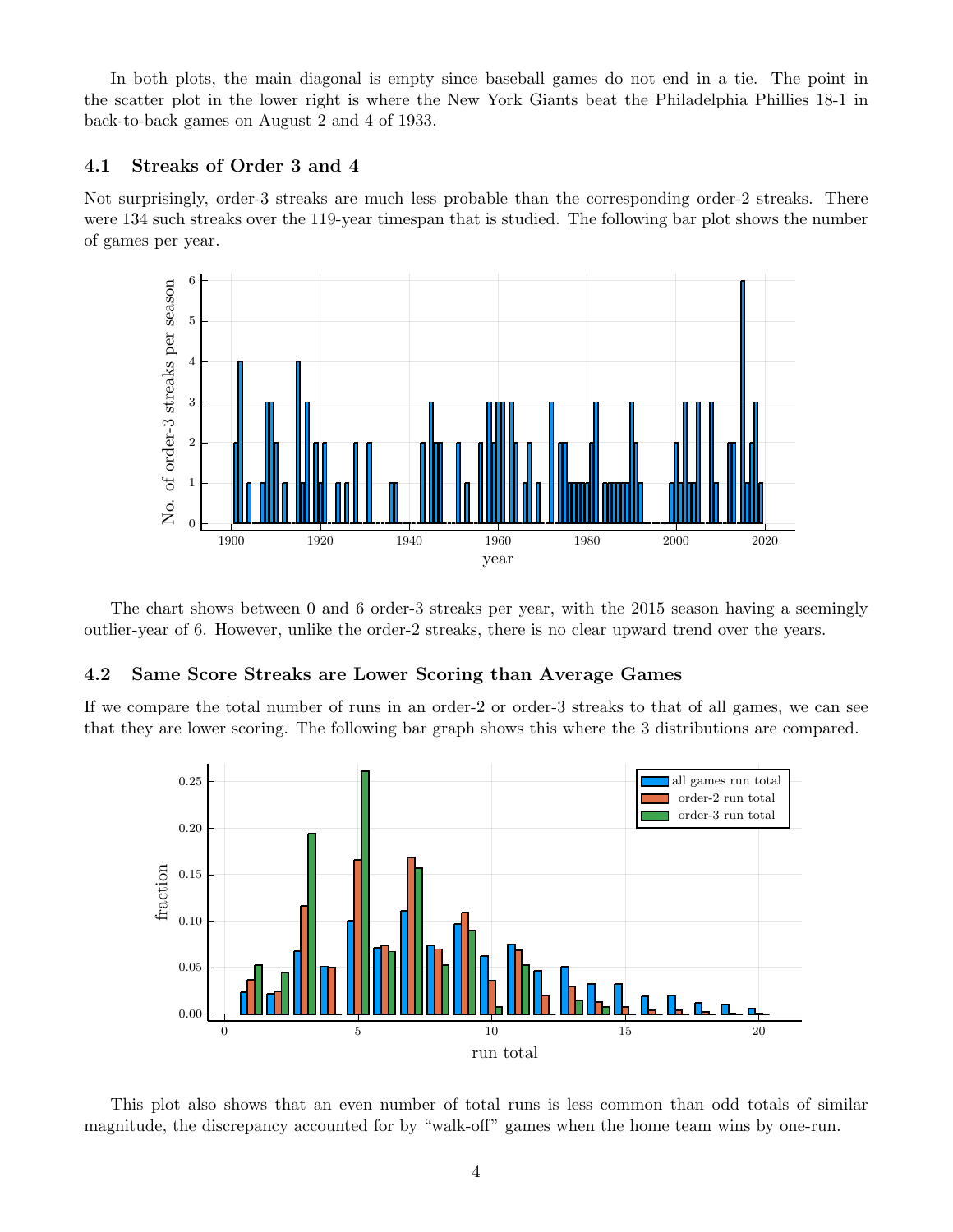And the following table shows a comparison of the mean and standard deviation for the total number of runs in a single game in a same-score streak.

|           | all games $\vert$ order-2 $\vert$ order-3 |      |      |
|-----------|-------------------------------------------|------|------|
| mean      | 8.81                                      | 6.84 | 5.79 |
| std. dev. | 4.60                                      | 3.29 | 2.70 |

The results show that both the mean and standard deviation shifts lower for higher order streaks relative to all games.

Finally, we note that there have been just three streaks of order 4 in MLB history. The Washington Senators lost 0-2 in 4 consecutive games in 1958. The San Francisco Giants lost 2-3 in 4 consecutive games in 1961. More recently, from June 4 to June 7 in 2008, San Diego Padres won 4 consecutive games with the score of 2 to 1. The first game was against the Chicago Cubs and the latter 3 were against the New York Mets. This 4-game streak accounted for  $6\%$  of the Padres' wins in the 2008 season. Also, due to the way streaks are counted, there were three order-3 streaks (two for the Padres and one for the Mets) and five order-2 streaks (three for the Padres and two for the Mets). All three of the order-3 streaks in the 2008 season were associated with this order-4 streak.

## <span id="page-4-2"></span>5 Fitting the Data to a Weibull Distribution

Now that we have the empirical data, let's see if simulated baseball seasons using a proposed distribution for MLB runs match up well with our observations. Miller [\[4\]](#page-9-1) used a Weibull distribution to model run distributions of American League teams in 2004 to provide a theoretical justification for Bill James' Pythagorean Formula [\[3\]](#page-9-2). As was found, the Weibull distribution can be fit well to such distributions and we use it to model home and away run distribution for all MLB seasons from 1901 to 2019.

A Weibull distribution [\[5\]](#page-9-3), is a three-parameter function of the form:

$$
f(x; \alpha, \beta, \gamma) = \begin{cases} \frac{\gamma}{\alpha} \left(\frac{x-\beta}{\alpha}\right)^{\gamma-1} e^{-((x-\beta)/\alpha)^{\gamma}}, & x \ge \gamma, \\ 0, & x < \gamma \end{cases}
$$

and is clearly a continuous distribution. Since the number of runs scored in a game is discrete, we discretize the distribution as follows:

$$
P(r) = P(X = r \text{ runs}) = F(r + 1) - F(r) = \int_{r}^{r+1} f(x; \alpha, \beta, \gamma) dx
$$

where  $F$  is the c.d.f of f or simply the antiderivative and finding it is a fun exercise in integration by substitution. Give it a try.

Let  $R_i$  be the historic percentage of games where the away team scores i runs. We define

<span id="page-4-0"></span>
$$
S_a(\alpha_a, \beta_a, \gamma_a) = \sum_{i=0}^{30} (P(i) - R_i)^2
$$
 (1)

where the upper bound of 30 is chosen to be the maximum number of runs a team has scored in a single game historically and we also define a corresponding function  $S_h$  similar to [\(1\)](#page-4-0) for home games as well. We then use the JuMP package of the Julia language<sup>[1](#page-4-1)</sup> to minimize  $S_a$  and  $S_h$  and determine that

$$
\alpha_a = 1.674,
$$
\n $\beta_a = 5.564,$ \n $\gamma_a = -0.231$ \n $\alpha_h = 1.832,$ \n $\beta_h = 5.787,$ \n $\gamma_h = -0.287$ 

where the  $a$  and  $h$  subscripts are the parameters for the away and home teams respectively. A visual check on the accuracy of the fit can be seen with the following plot of the historic and model of the away run distribution.

<span id="page-4-1"></span> $^1$ JuMP (http://www.juliaopt.org/JuMP.jl/latest/) is modeling language useful for optimization problems and Julia (http://julialang.org) is a general programming language designed for scientific computing.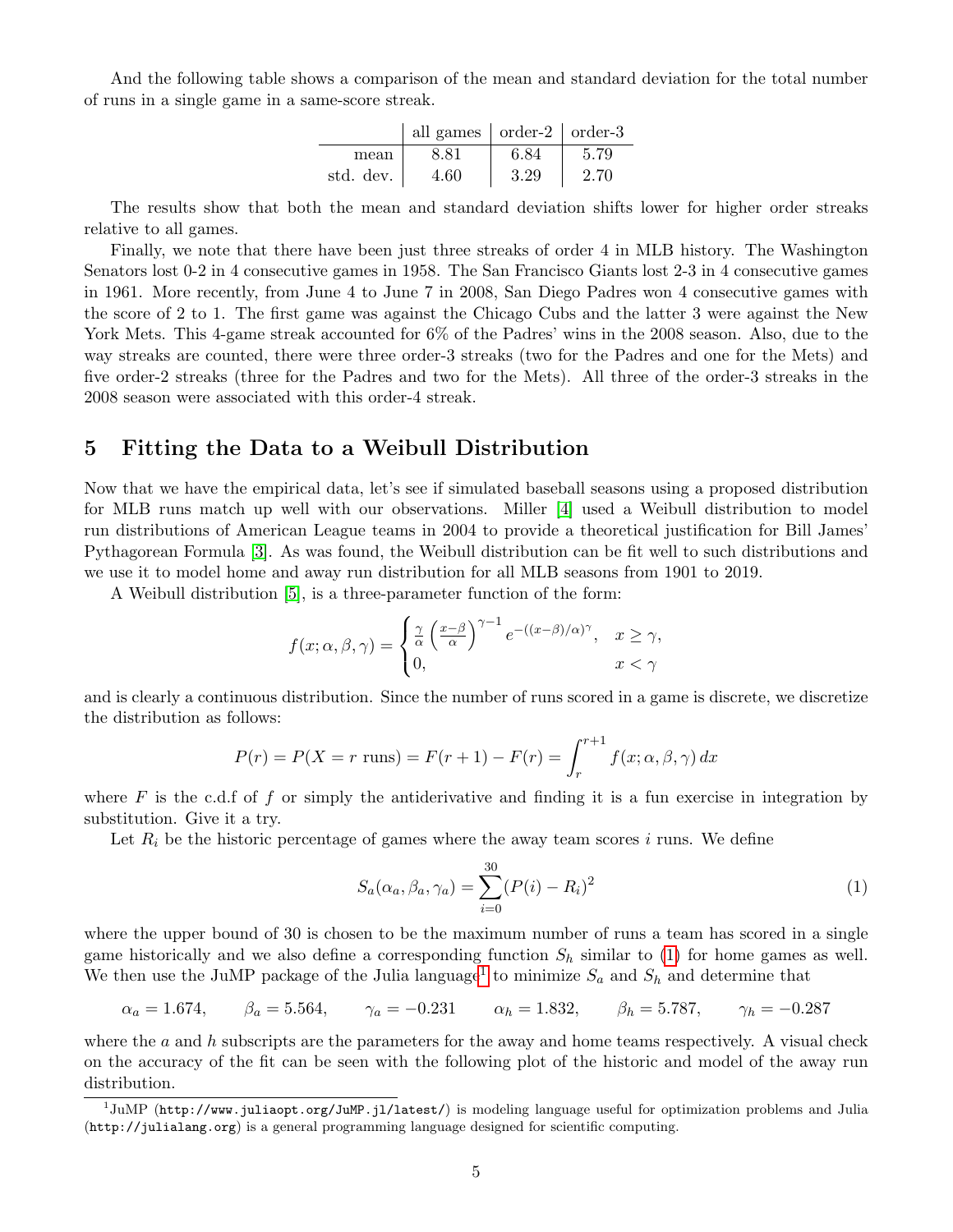

## 6 Simulating Same-Score Streaks

We look to simulate same-score streaks by producing games with randomized scores and then checking the number of streaks. There are two important aspects of the simulation which arise directly from the definition of a same-score streak.

- 1. When a random game is generated, what distribution should be used?
- 2. When determining a streak, it is important that the games have a certain order to them. In short this is a schedule and the way it is constructed is important.

#### 6.1 Game Score Distribution

We developed two models based on the Weibull distribution. The **simple Weibull distribution** selects the home and away scores randomly based on the distribution developed in section [5,](#page-4-2) where any tie score is thrown out and a new draw is made.

Although is relatively straightforward approach of picking from the two distributions assumes independence and in baseball (and most sports), run distribution cannot be independent because of the fact that there are no ties in baseball. From a statistics point of view, once the number of runs is "chosen" from any random distribution for one team, the second teams scored is restricted, so it cannot be independent.

Instead, we develop a bivariate distribution. The following plot shows a portion of the historic run distribution that we wish to model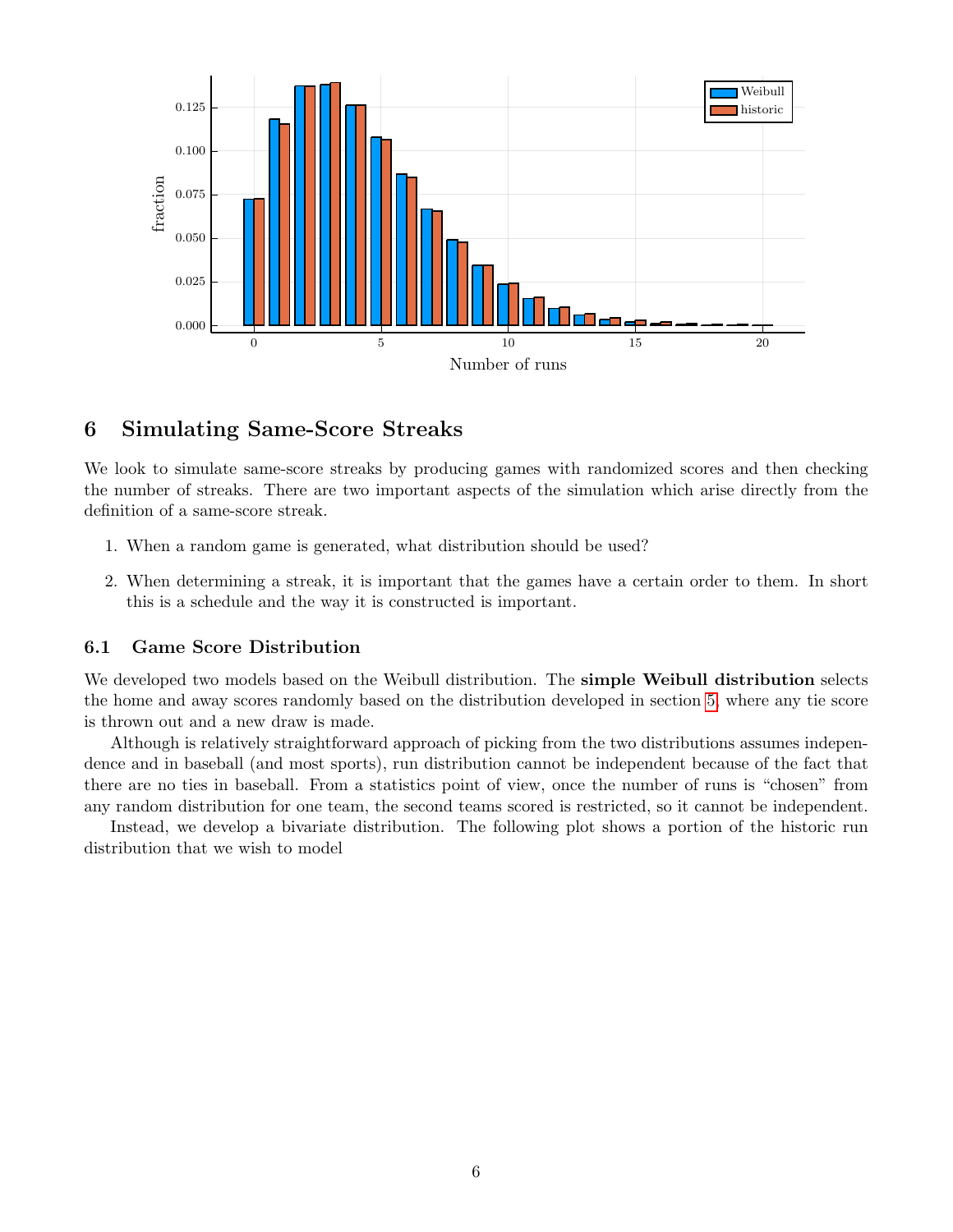

The "canyon" that is see in the middle is where the two teams tie (which again, happens very rarely). Also, we see that on the home side of the canyon the fraction of games is the highest. This is due to the fact that one-run games are relatively prevalent and in these the home team wins often.

To develop a model of this distribution, we fit a Weibull to the diagonals where  $r_h - r_a = k$ , for k some constant in a manner similar to that in section [5.](#page-4-2) Thus, this model is 58 Weibull distributions, weighted to match the actual fraction of games with the run difference. Although a bit complicated, the take-home message is that we can create a bivariate distribution to determine the scores of baseball games without ties. We will call this the bivariate Weibull distribution.

#### 6.2 Modeling a Schedule

This section explains how one can model a generic sports schedule, but is applicable to MLB. Assume that there are T teams in a league and each team plays G games in a season. Overall, there are a total of  $GT/2$ games. A **schedule** will be a sequence of pairs of teams, such that for each pair  $(i, j)$  the home team is the *i*th team and the away team is the *j*th team. For each game,  $i \neq j$  and in the schedule each team will have  $G/2$  home and  $G/2$  away games. If the schedule is produced randomly with just these properties, we will call this a **basic schedule**.

However this schedule results in fewer score streaks of order 2 and 3 than the historical evidence shows. The reason for this could be that series play a huge role in baseball and increases the number of score streaks. Looking at the order-3 streak in Section 2, this included two other order-2 streaks. The order-2 streak for the L.A. Dodgers is due to the fact that there was a series played. If the L.A. Angels played a different team in each game, these extra streaks wouldn't arise.

In addition to the properties above, we ensure that each team plays another team in either a 2-, 3or 4-game series distribution in a manner similar to the MLB schedule. We will call this a realistic  $\mathrm{schedule}^2.$  $\mathrm{schedule}^2.$  $\mathrm{schedule}^2.$ 

## 7 Simulation Same Streaks using a Model

To simulate a season (or 119 seasons), we develop a schedule, simulate a score for each game and count the streaks. Although there a numerous ways to do this, we will show two such models:

<span id="page-6-0"></span><sup>&</sup>lt;sup>2</sup>The details of how the actual MLB schedule is created is fascinating. It has been for quite some time created by a husband-wife team using a combination of computer code and some fancy by-hand juggling techniques. An ESPN film for the series 30 for 30 featured them. [\[2\]](#page-9-4)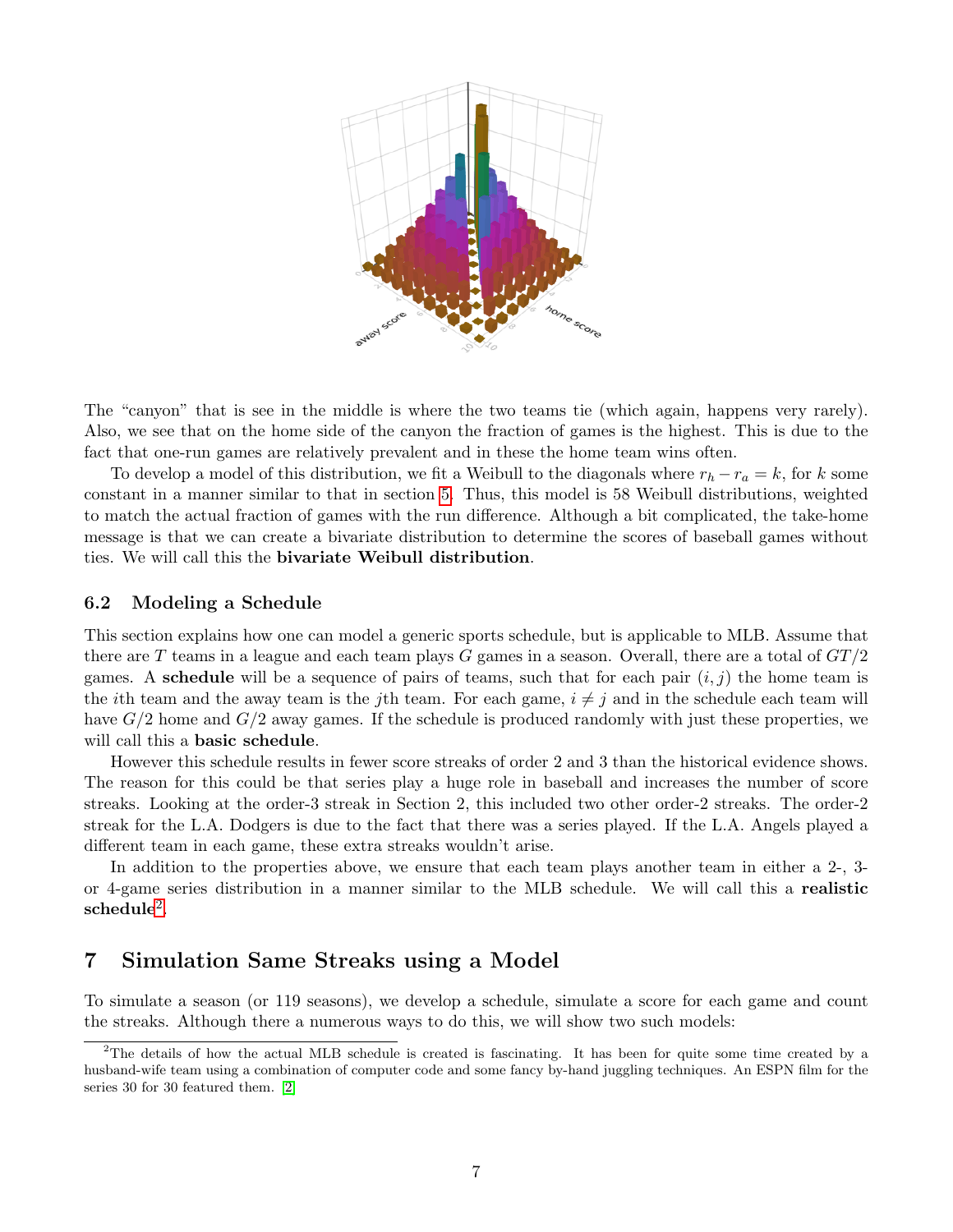#### 7.1 Simple Weibull Model with Basic Schedule

For this model, the *simple Weibull distribution* is used to generate game scores and the *basic schedule* is used for counting streaks. For each season, a schedule is developed for the historic number of teams and games, then each game is modeled randomly. We repeat this process for 10,000 seasons per year and the plot below shows the minimum, mean, maximum as well as 5th and 95th percentile of order-2 streaks.



The actual number of historic order-2 streaks often exceeds that of this model's simulated trials maximum, which indicates that most likely this is not capturing the actual situation. For some quantitative comparison, there are 10 years where the historic number of streaks in a season exceeds the max of the simulation and there are 89 years (or 75%) which exceed the simulation mean. In short, this simulation is not capturing the historic streaks.

#### 7.2 Bivariate Weibull with a Realistic Schedule

In this model, the *bivariate Weibull distribution* is used along with the *realisitic schedule* for each of the 119 seasons and this is simulated 10,000 times per season. The results are shown in the plot:



In 67 years (56%), the historic number of streaks exceeds the simulation mean and in only 20 years  $(17\%)$ , the number of streaks exceeds the 95th percentile. There are 5 years (or  $4\%$ ) with the fewer than the 5th percentile of the simulation number of streaks. In no years does the historic number exceed the simulation maximum or is below the simulation minimum. Although simulation distribution is not quite that of the historic data, this model seems to perform the best of those studied.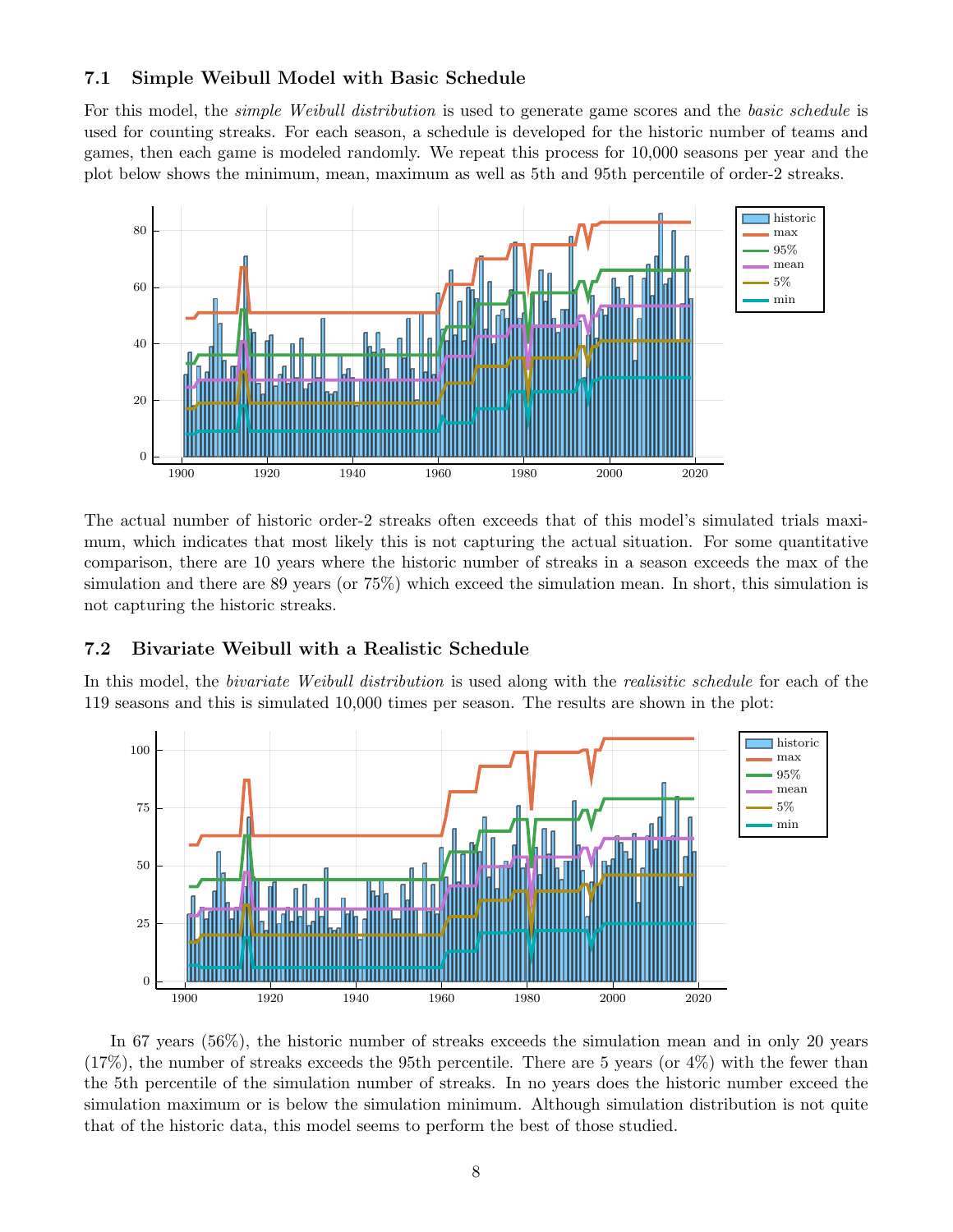### 7.3 Simulated Order-3 and Order-4 streaks

We used the the *bivariate Weibull distribution* and the *realisitic schedule* to model order-3 and order-4 streaks. As with previous models 10, 000 simulations were run for each year for the number of teams and games consistent with that year. The following plot is generated:



In nearly half of the years (64/119), the historic number of order-3 streaks exceeds the simulation mean. And in 7.5% (9 of 119) of the years, the historic number of order-3 streaks exceeds the 95th percentile– although if you include when they equal that it is 22% (26 of 119). Again, since the historic data fits well within the simulation, this shows that the model reasonable captures the order-3 streak.

We found that there have been three order-4 streaks in the history of Major League Baseball. We also performed simulations to determine how likely this is to occur. On any given year, an order-4 streak is quite unlikely, instead, we simulated 119 years using the model from the order-3 streaks. We then summed the results over 119 years. This was done 10,000 times and the resulting plot shows the number of order-4 streaks throughout a simulated 119-year set of seasons:



The historic number of three order-4 streaks is quite likely (17%) from this simulation, although in any given year having one is quite low. From these simulations, the probability that an order-4 streak occurred in any given year was only 1.7%, having an order-4 streak in a 119-year timespan is not rare.